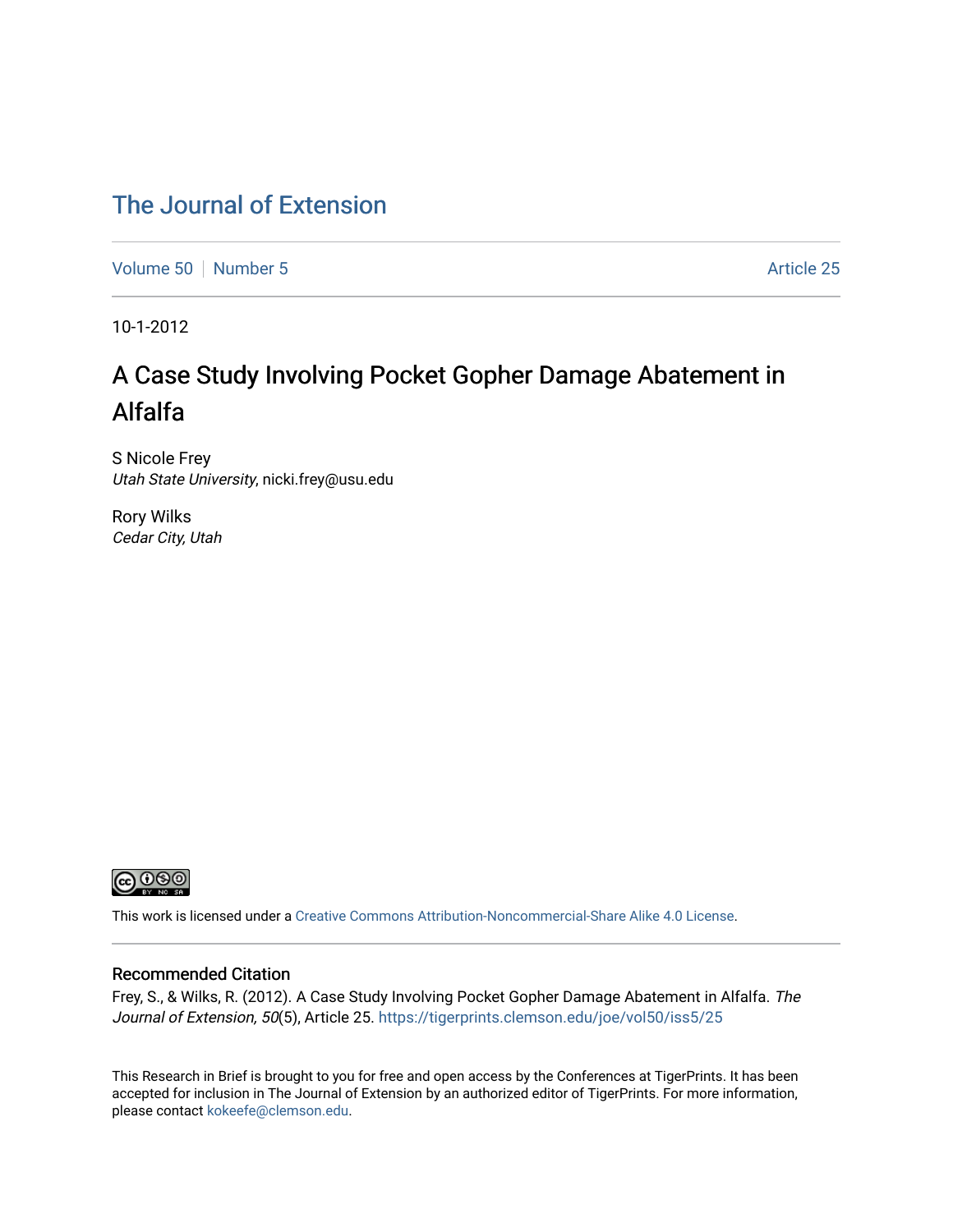

**October 2012 Volume 50 Number 5**

**Article Number: 5RIB9**

## **A Case Study Involving Pocket Gopher Damage Abatement in Alfalfa**

#### **S. Nicole Frey**

Extension Assistant Professor Utah State University Logan, Utah [nicki.frey@usu.edu](mailto:nicki.frey@usu.edu)

#### **Rory Wilks**

Cedar City, Utah

*Abstract: Extension faculty mentored a local rancher to compare methods to control pocket gophers (Thomomys bottae) on his property. We compared the effectiveness of road flare fumigation to that of strychnine bait, which is the common method of pocket gopher control. The overall % change was highly variable among plots and treatment methods. Road flare fumigation is not recommended for hay fields because it was less cost-effective than commercially available 0.5% strychnine gopher bait and similar to no control at all. The faculty-and-farmer collaboration was a successful partnership to demonstrate research strategy and answer a management question.*

## **Introduction**

In the last decade there has been a call for the Cooperative Extension Service to renew its charge to empower and engage the rural community in research and science (Kelsey, 2002; Peters, 2002). The idea that Extension educators need to be better facilitators of knowledge exchange, and not merely delivery agents, is not new. The Kellogg Commission (1999) stated that the purpose of engagement was to encourage joint academic-community activities. In 2002, Kelsey made a plea that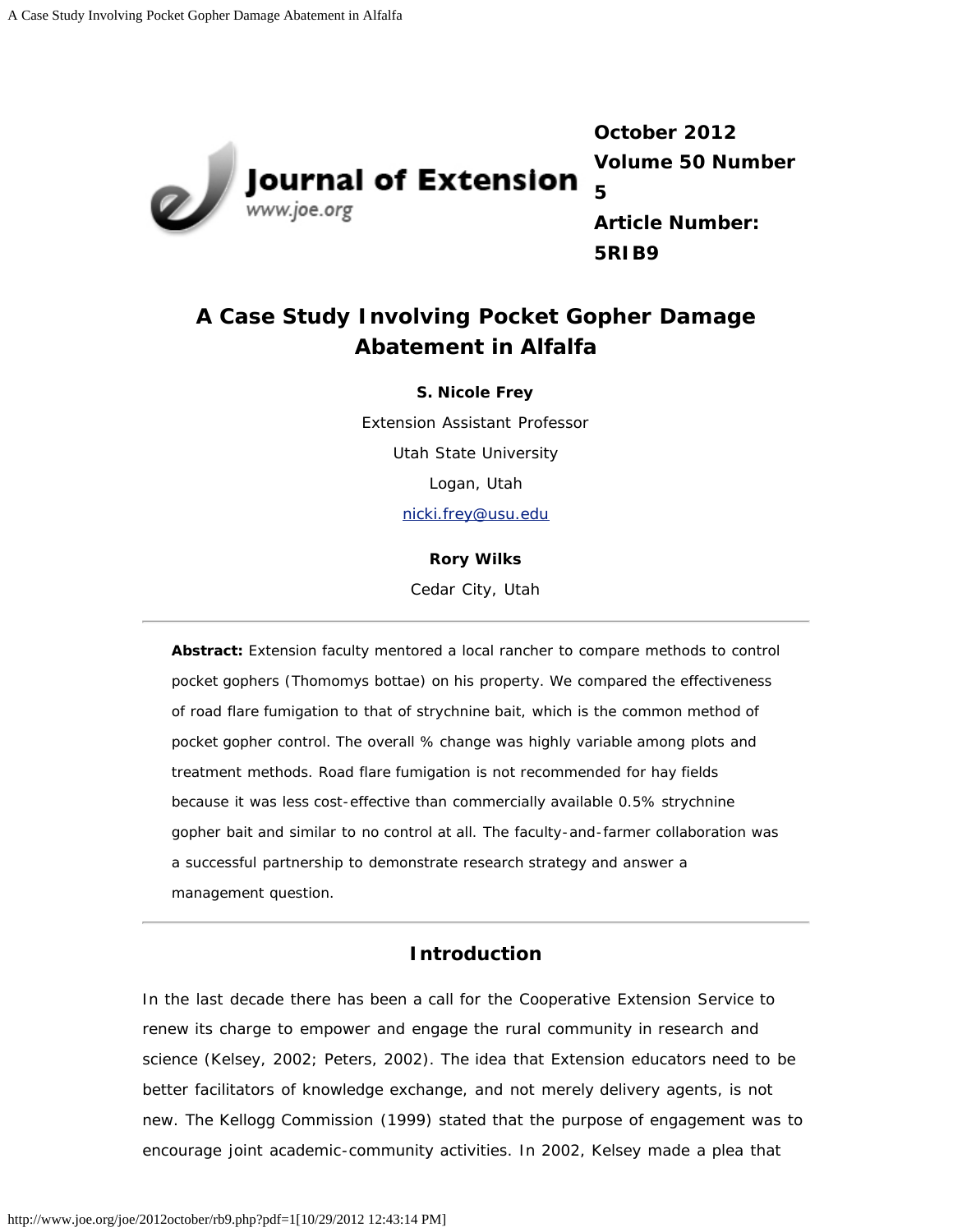"space must be created for conducting research *with* the people not just *for* the people." In that vein, the Citizen Science movement of the last couple decades has spread across the country, with urban-centric programs such as the Master Naturalist and community volunteer efforts in research (ex: Cooper, Dickinson, Phillips, & Bonney, 2007; Thody, Held, Johnson, Marcus, & Brown, 2009).

An often-overlooked group of citizens is that of ranchers and farmers of the rural U.S. They often live far from towns and have work schedules that limit their ability to participate in larger, regularly scheduled Citizen Science type programs. Similar to urban citizens, when rural citizens are engaged in local research, they often develop ownership in the project and trust in the results. Furthermore, as trusted members of their community, when the results are shared with others, the participants often serve as sources of innovation for them.

Smith (1934) advocated "face-to-face, idea-by-idea" programs for faculty (i.e., Extension educators). The farmer should drive the question, hypotheses, data collection, and reporting, with the faculty assisting in research design, methods, and mentoring. These initial faculty-and-farmer projects may resemble pilot studies more than long-term projects. Here, the primary goal of the Extension educator is to foster success and collaboration for the future; the primary goal of the engaged citizen is to gain a needed answer to a question. The following is an example of collaboration between Extension and a rancher, as a result of a consultation about control methods for pocket gophers (*Thomomys bottae*). In this project, the Extension faculty assisted as essentially an "academic advisor," with the rancher conducting the study.

## **Background**

Pocket gophers (*Thomomys spp.*) are common agricultural pests (Wiscomb & Messmer, 2010). The diet of gophers occupying an alfalfa field has been found to be over 90% alfalfa, even in mixed grass and alfalfa fields (Sullins & Sullivan, 2006). Pocket gopher burrowing activity can reduce the productivity of alfalfa fields and native grasslands by 20-50 % (Jones, Halpern, & Niederer, 2008). Furthermore, pocket gophers can change the plant species composition of a field when the soil mounds create an opportunity for weed seeds to germinate (Wiscomb & Messmer, 2010). Gopher mounds kill existing vegetation and create openings for colonization by competitively inferior plant species (Martinsen, Cushman, & Whitham, 1990). Romanach, Reichman, and Seabloom (2005) found that moist soil, such as irrigated fields, provides the vegetation needed for continued growth and activity of the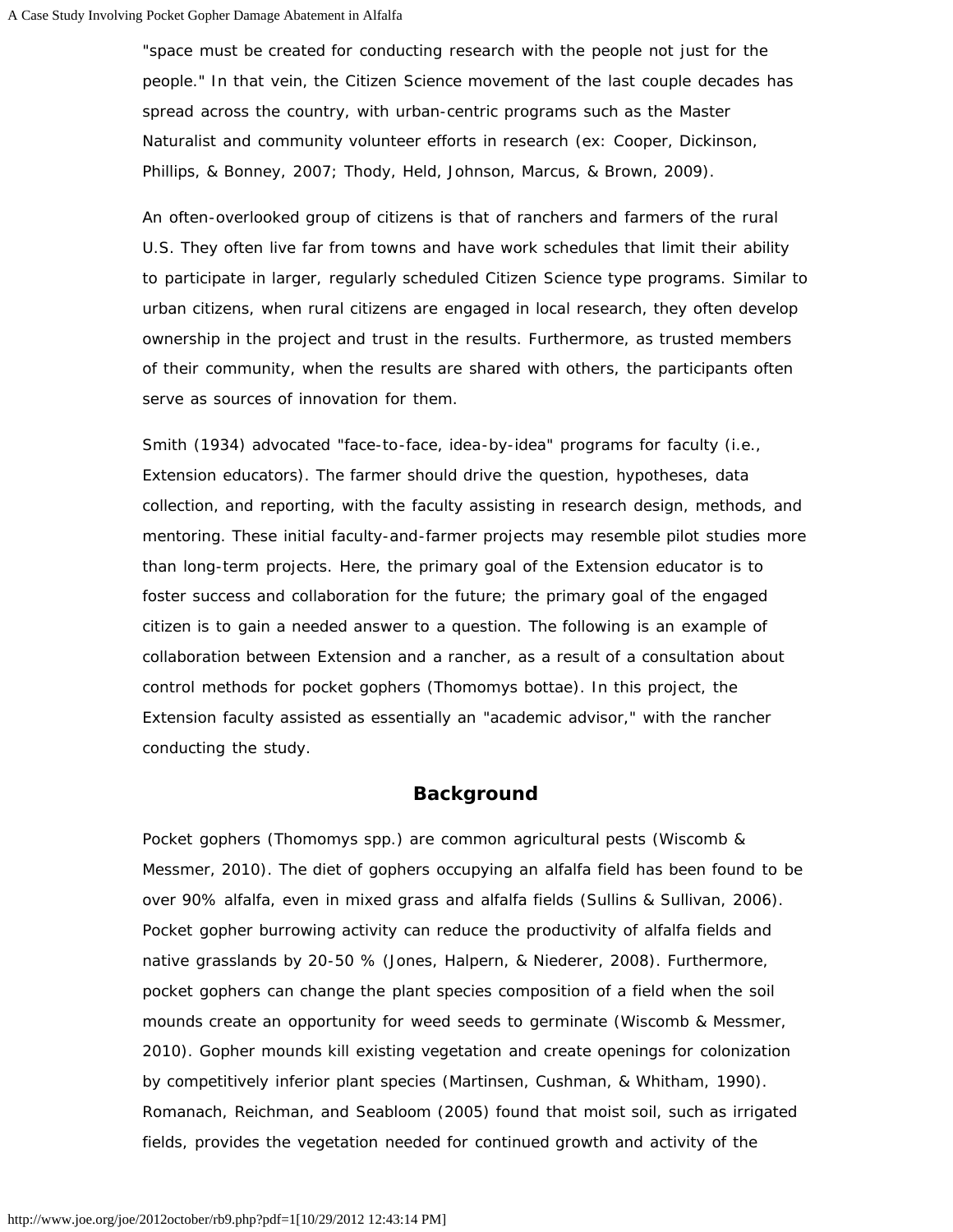#### gophers.

There are several registered toxicants available to farmers to control pocket gopher populations. However, toxicants can be costly, and an applicator's license is needed. Ranchers in Utah had learned of a method using road flares to fumigate gopher burrow systems from Arizona Cooperative Extension (Schalau, 2000; Schalau, 2001), but were unaware of the success of this method in the Intermountain West or on a commercial scale. Currently, there are no published data regarding the efficiency of using road flares to fumigate burrow systems. Therefore, we created a study to compare the effectiveness of the road flare method to decrease gopher activity to that of commercial bait on a hay pasture.

## **Methods**

#### **Study Area**

The study area was an alfalfa field located in White Pine County, Nevada approximately 6 km west of McGill. The field measured 402 m X 805 m, totaling 0.32 km2 (80 acres) and was about 1920 m in elevation. Annual precipitation was 22 cm (US Climate Data, 2011). The soil was 0 - 25 cm of silt loam and 24 - 152 cm stratified silt loam to slity clay loam (Natural Resource Conservation Service, 2011). The average winter temperature was  $0^{\circ}$  C, the average summer temperature was 16° C, and the average annual temperature was 8° C (US Climate Data, 2011). The pocket gopher density in this field was high, with an ocular estimate of 1 gopher mound/2 m2 throughout the pasture (Figure 1).

#### **Figure 1.**

Photo of Study Plot Before Spring Digging by Pocket Gophers; the Mounds Present are From the Preceding Summer, White Pine County, Nevada, 2009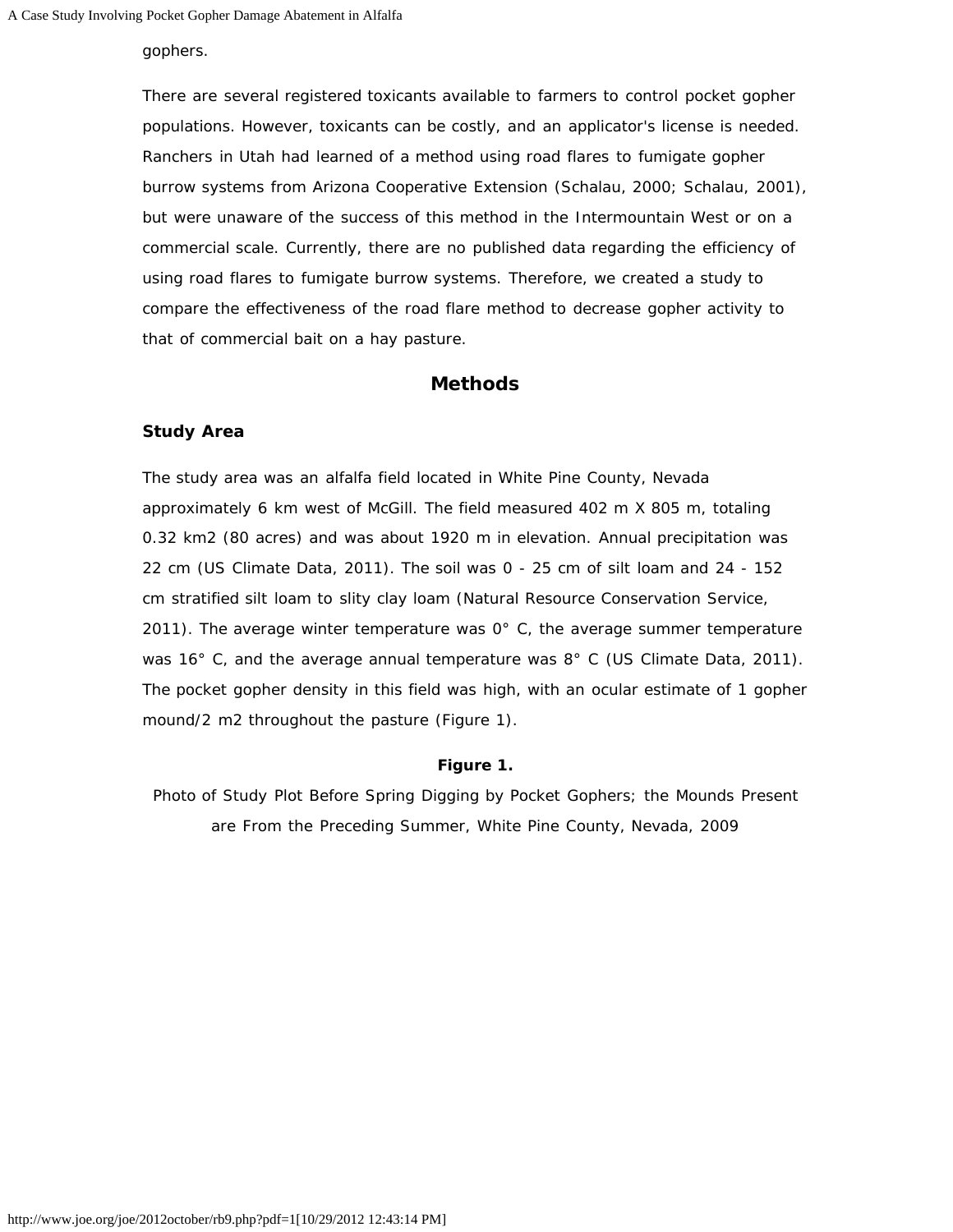

## **Site Preparation**

The study plot was divided into nine sections of equal size, each approximately 0.04 km2 (8.87 acres). Each section was randomly assigned to one of three groups: 1) control group with no treatment given, 2) road flare fumigation, and 3) commercial 0.5% strychnine gopher bait (Fort Dodge Chemical, Inc., Lompoc, CA). Prior to spring gopher activity, we mechanically flattened all existing mounds in the study area using a roller pulled by a tractor. We measured and marked the plots directly in the study area, attaching flagging to fences and orange pin flags in the fields and at the corners of each study plot. Orange dashed-lines were sprayed on the ground to further delineate each plot. Treatment of the plots began April 3, 2009, when we observed increased pocket gopher activity concurrent with snowmelt. We administered the road flare fumigation treatment according to the method described by Arizona Extension (Schalau, 2001). For this method, we located and counted each mound, then exposed the tunnel within the mound and began treatment (Figure 2). When smoke from one flare exited other burrow openings at mounds, we did not apply treatment to those mounds; but they were counted and kicked down.

#### **Figure 2.**

Road Flare Fumigation Method Being Used. Smoke Exiting From Additional Tunnels Is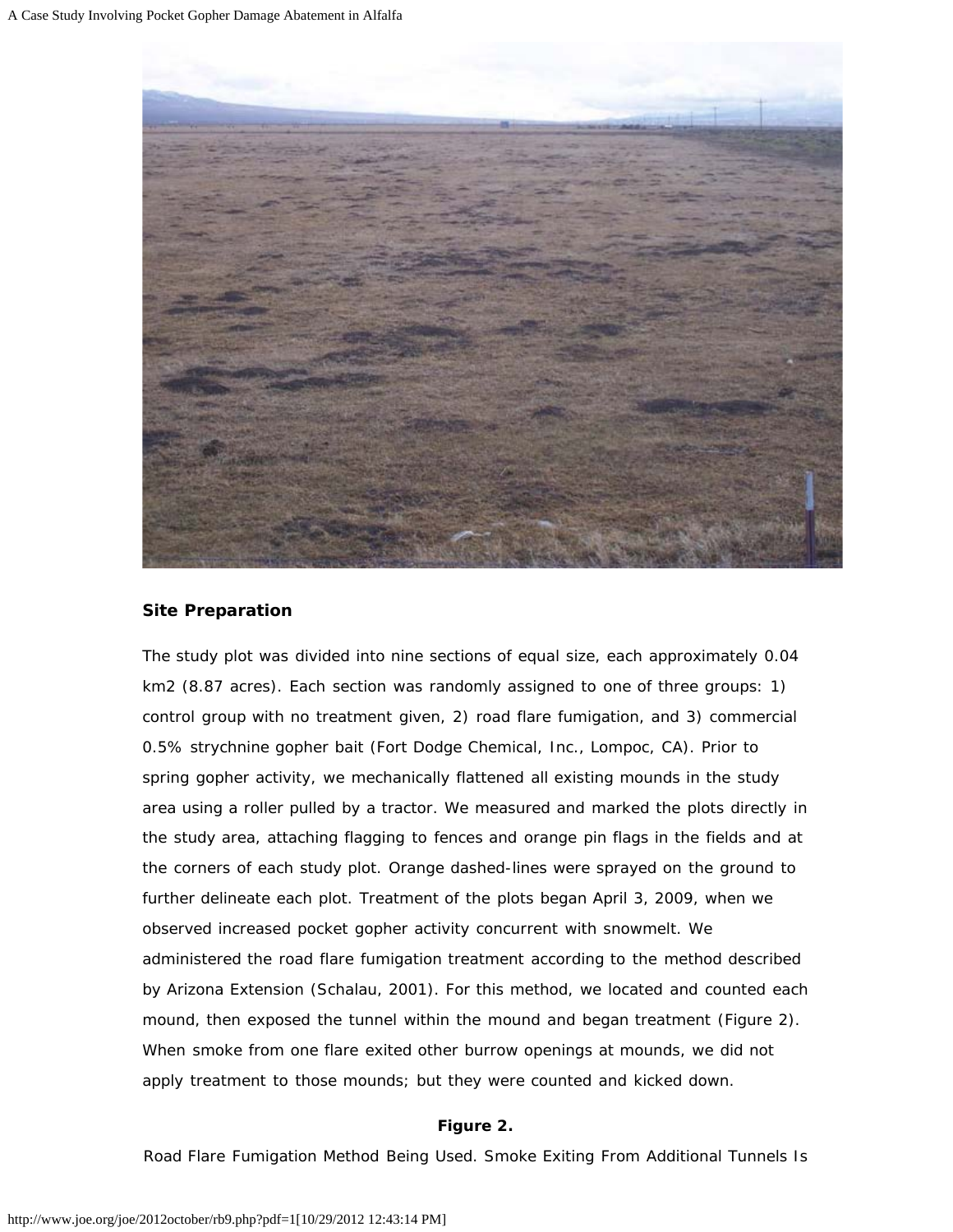

To apply bait, we used a commercially available gopher bait probe; we pushed the probe into the ground in and around the mound until we found the main tunnel or chamber (UC IPM, 2009). Once the chamber was found, we administered approximately 2 grams of the poison bait into the chamber. The mound was then kicked down.

In the control plots, we counted and kicked down mounds without applying any treatment, to maintain consistency with the other methods. We revisited each plot weekly until May 16, 2009, to count the number of new mounds in each plot and apply the designated treatment to these new mounds. After this date, vegetation height impeded accurate counts of mounds, and we ended the study.

We calculated the average number of mounds counted in each plot  $(± 95\% CI)$  for each week; in week 2 there was snow on the field and no data were collected. We used the following formula to calculate the percentage of change in the number of mounds counted in each treatment area: ((week n - week 1) / week 1)  $*100 =$ percentage change ( $\pm$  95% CI). Due to the small sample size (n = 3 for each factor), we limited our analysis to basic statistics. Using Systat 11 (Systat Software, Inc., Redmond, CA), we calculated the average % change  $(± 95% CI)$  in the number of gopher mounds weekly and overall, for each treatment. Using the range of the confidence interval, we determined if treatments were statistically different from each other. For example, if the confidence interval bars just touched or overlapped, we concluded that the % change was not statistically different (Streiner, 1996).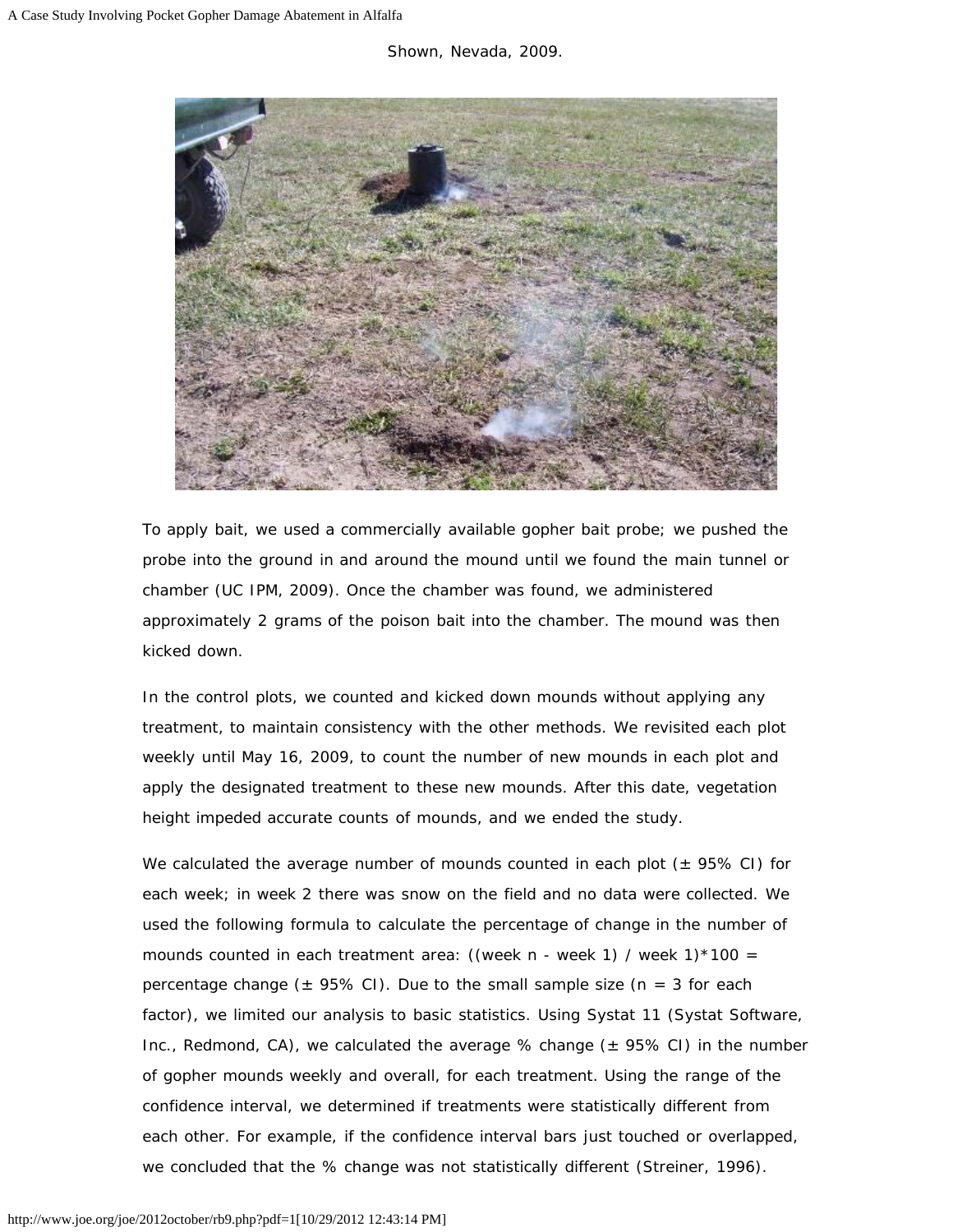## **Results**

Control plots experienced an average of  $722 \pm 111.78\%$  growth during the study (Figures 3, 4). Plots treated with flares experienced an average of 871.95  $\pm$  913% growth during the study (Figures 3, 4). Finally, plots treated with poison bait experienced an average growth of 53.5  $\pm$  63.6% (Figures 3, 4). While we were unable to conduct sophisticated statistical analyses on the data, by reviewing the confidence intervals of the data, we can conclude that plots treated with bait had lower weekly average number of gophers than other plots by the end of study. Those fields treated with road flare fumigation also had a lower average number of pocket gophers than the control plots.

#### **Figure 3.**

The Weekly Average Number of Mounds Counted  $(\pm 95\% \text{ C}I)$  Per Treatment Type



However, when we evaluate the overall % change in gopher numbers, the large variability of the average % change in growth for the road flare fumigation obscured our ability to draw conclusions regarding this method. Certainly, it appears that the bait method has less variability in its ability to control % change (i.e., growth in population) and thus may be more attractive as a result.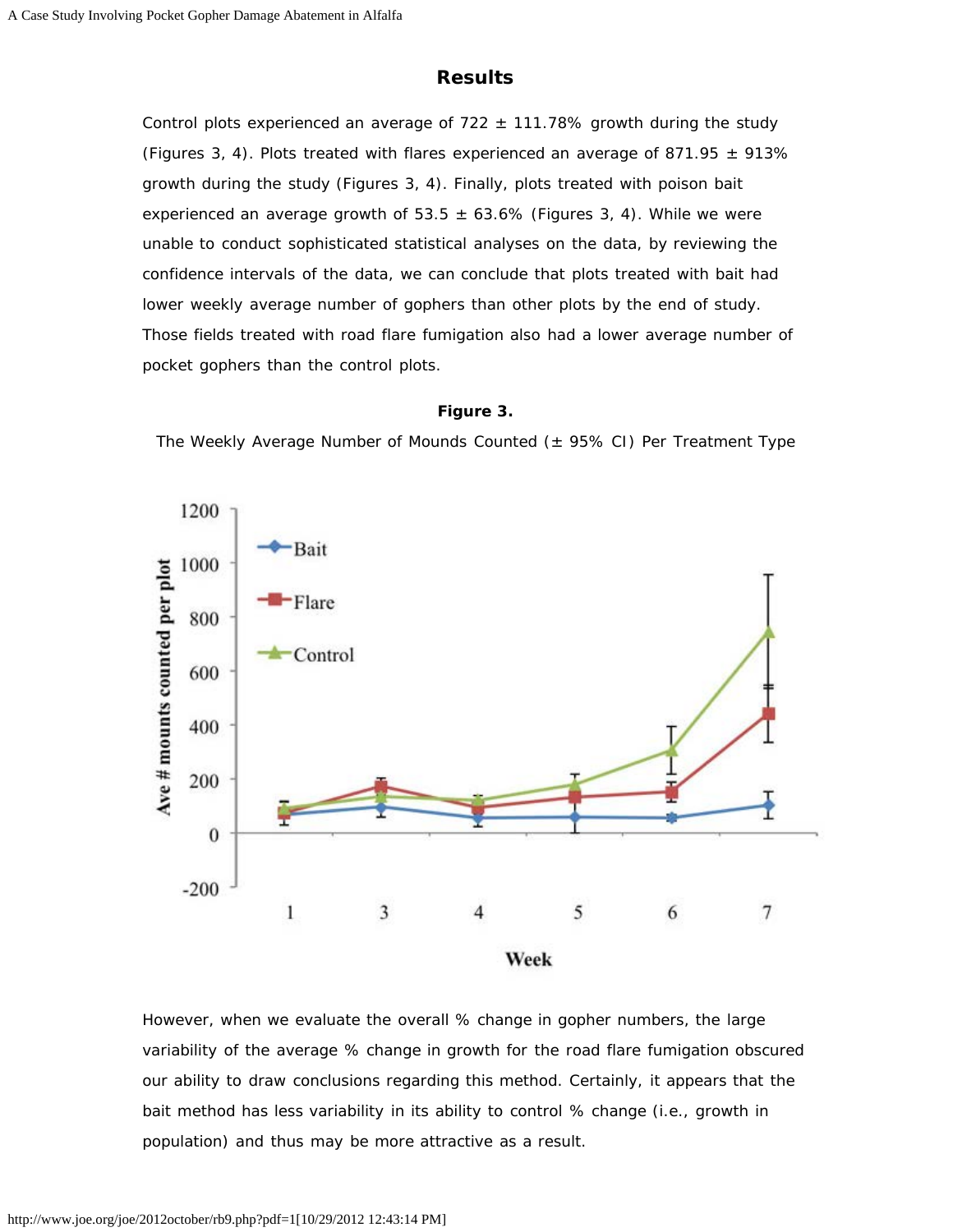**Figure 4.**

Average % Change  $(± 95% CI)$  in Number of Gopher Mounds for Each Treatment



The commercial bait application was more cost effective than the flare method (Table 1). While we did not treat every mound with the road flare fumigation method, the cost of the flares was more expensive. Also, waiting for the flare treatment to have an effect and covering up the additional mounds required as much time as applying bait to each mound.

#### **Table 1.**

## Cost comparison of the Flare Method and the Commercial Bait Method

| <b>I</b> tem  | Cost/Mound   Mounds   Applicator | #    |      | Labor @<br>\$15/hr | Total<br>Cost |
|---------------|----------------------------------|------|------|--------------------|---------------|
| Road<br>Flare | \$0.60                           | 1874 | \$35 | \$540              | \$1700.00     |
| Bait          | \$0.02                           | 1007 | \$30 | \$540              | \$615.92      |

## **Discussion**

Generally, damage due to gopher digging increases in the spring as the soil warms and again in the fall as juveniles disperse. Additionally, because the juveniles born in the winter leave the nest in the spring, a rise in the number of mounds of around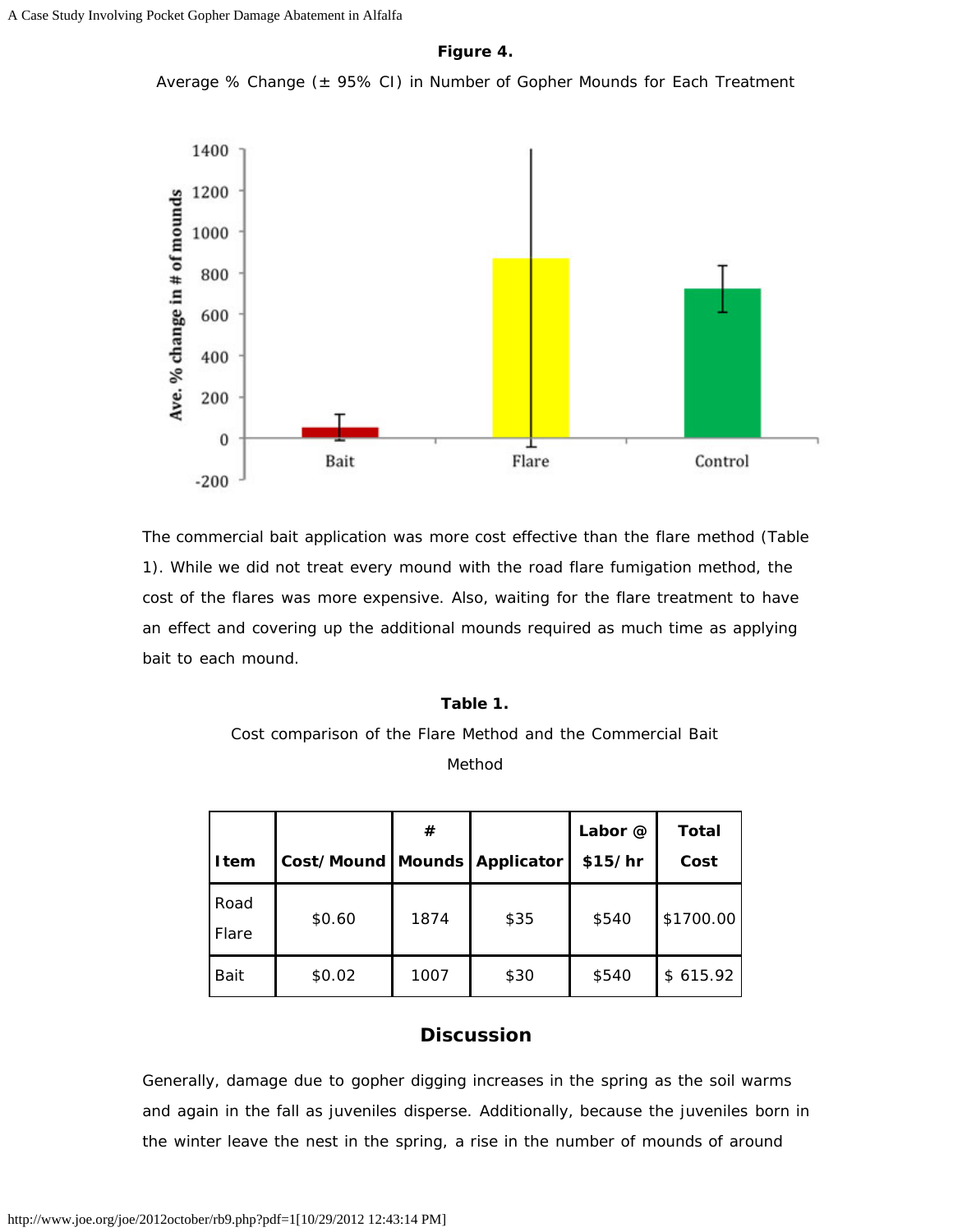550% can be expected when an average of 5.5 juveniles leave the nest and begin digging (UC IPM, 2009). It is possible that gophers from control plots adjacent to other plots invaded those plots in order to avoid crowding and competition for food. This may explain why the flare plots experienced such variability in the % change calculations. Also, it is probable that the large jump in the number of mounds in the final week may have been a result of increasing numbers of juveniles leaving the nest and beginning to dig. A continued treatment effort might have resulted in the number of mounds decreasing after these juveniles were controlled.

Even with this sudden increase in gopher mounds, the 0.5% strychnine gopher bait may be a more effective control method. The plots treated with bait consistently had lower numbers of gophers throughout the study. Furthermore, the increase in numbers during the last week was minor, compared to the other two methods. This suggests that juvenile gophers ate the baits and therefore there was less dispersal with this method. Finally, the lower variability in the % change suggests that this method will have consistent results when repeated in subsequent seasons, compared to the road flare fumigation method.

This project was conducted for one spring season throughout the ranch, and control plots did experience damage during the study. The participant expressed concern over the idea of expanding the project to encompass more land or extend for a longer period of time, due to the costs of the damage incurred on the control plots. However, another option would be to cooperate with several ranchers simultaneously and across years to achieve the replication and robustness needed for a rigorous statistical analysis of the results.

### **Conclusions**

The project described here successfully partnered an Extension faculty with a rancher interested in solving a damage control problem on his ranch, while implementing his own research. The results of the study indicated that strychnine bait was the more cost-effective method of control at a ranch scale. Road flare fumigation may be useful for controlling gophers in small areas because all the materials needed are easily accessible and it is somewhat effective; however, one should check the registered use of road flares before application. According to the rancher, this information will be passed on word-of-mouth by the rancher at hay symposiums, poison applicator license renewal meetings, and local workshops. Additionally, open access journals, such as the *Journal of Extension* appeal to some ranchers for accessing new information. The "idea-by-idea," or faculty-and-farmer, model is still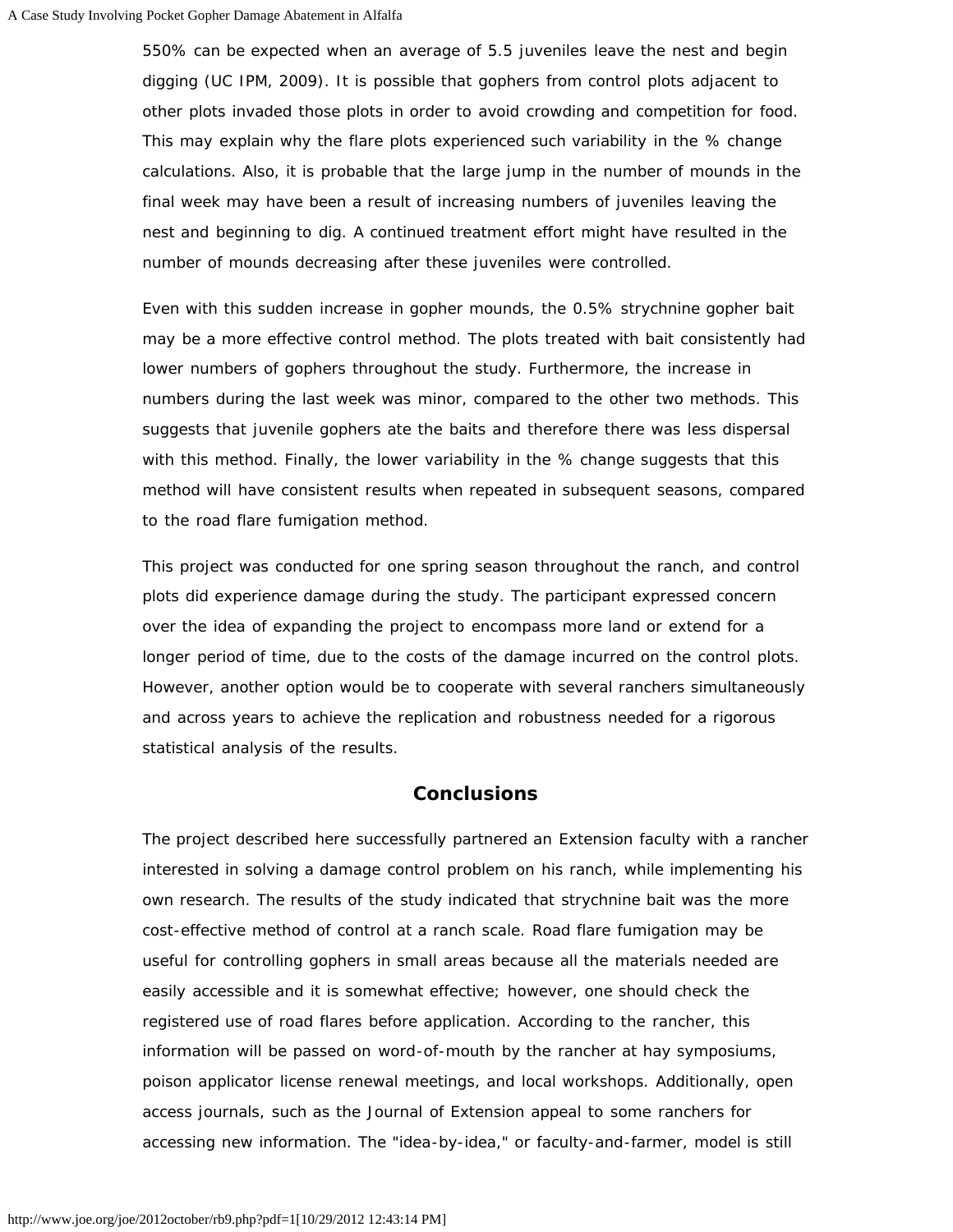an effective strategy for enabling Extension to help their constituents answer technical management questions in their region.

### **References**

Cooper, C. B., Dickinson, J., Phillips, T., & Bonney, R. (2007). Citizen Science as a tool for conservation in residential ecosystems. *Ecology and Society*, 12(2), 11. Retrieved from: <http://www.eologyandsociety.org/vol12/iss2/art11/>

Jones, C. C., Halpern, C. B., & Niederer, J. (2008). Plant succession on gopher mounds in western cascade meadows: Consequences for species diversity and heterogeneity. *American Midland Naturalist*, 59, 275-286.

Kellogg Commission on the Future of State and Land-Grant Institutions. (1999). Returning to our roots: The engaged institution. *Washington, DC: National Association of State Universities and Land-Grant Colleges*. Retrieved from: <http://www.aplu.org/NetCommunity/Document.Doc?id=183>

Kelsey, K. D. (2002). What is old is new again: Cooperative Extension's role in democracy building through civic engagement. *Journal of Extension* [On-line], 40(4) Article 4COM1. Available at: <http://www.joe.org/joe/2002august/comm1.php>

Martinsen, G. D., Cushman, J. H., & Whitham, T. G. (1990). Impact of pocket gopher disturbance on plant species diversity in a shortgrass prairie. *Oecologia*, 83, 132- 138.

National Resources Conservation Service. (2011) US Soil Survey. *United States Department of Agriculture*. Retrieved from: <http://websoilsurvey.nrcs.usda.gov/>

Peters, S. J. (2002). Rousing the people on the land: The roots of the educational organizing tradition in Extension work. *Journal of Extension* [On-line], 40(3) Article 3FEA1. Available at: <http://www.joe.org/joe/2002june/a1.php>

Romanach, S. S., Reichman, O. J., & Seabloom, E. W. (2005). Seasonal influences on burrowing activity of a subterranean rodent, *Thomomys bottae*. *Journal of Zoology*, 266, 319-325.

Schalau, J. (2000). Pocket gophers and a new control method. *The Backyard Gardener*. *Arizona Cooperative Extension*. Retrieved from: <http://ag.arizona.edu/yavapai/anr/hort/byg/archive/pocketgopher2000.html>

Schalau, J. (2001). Experimental pocket gopher control device. *The Probe: Newsletter of the National Animal Damage Control Association*, 215, 1-5.